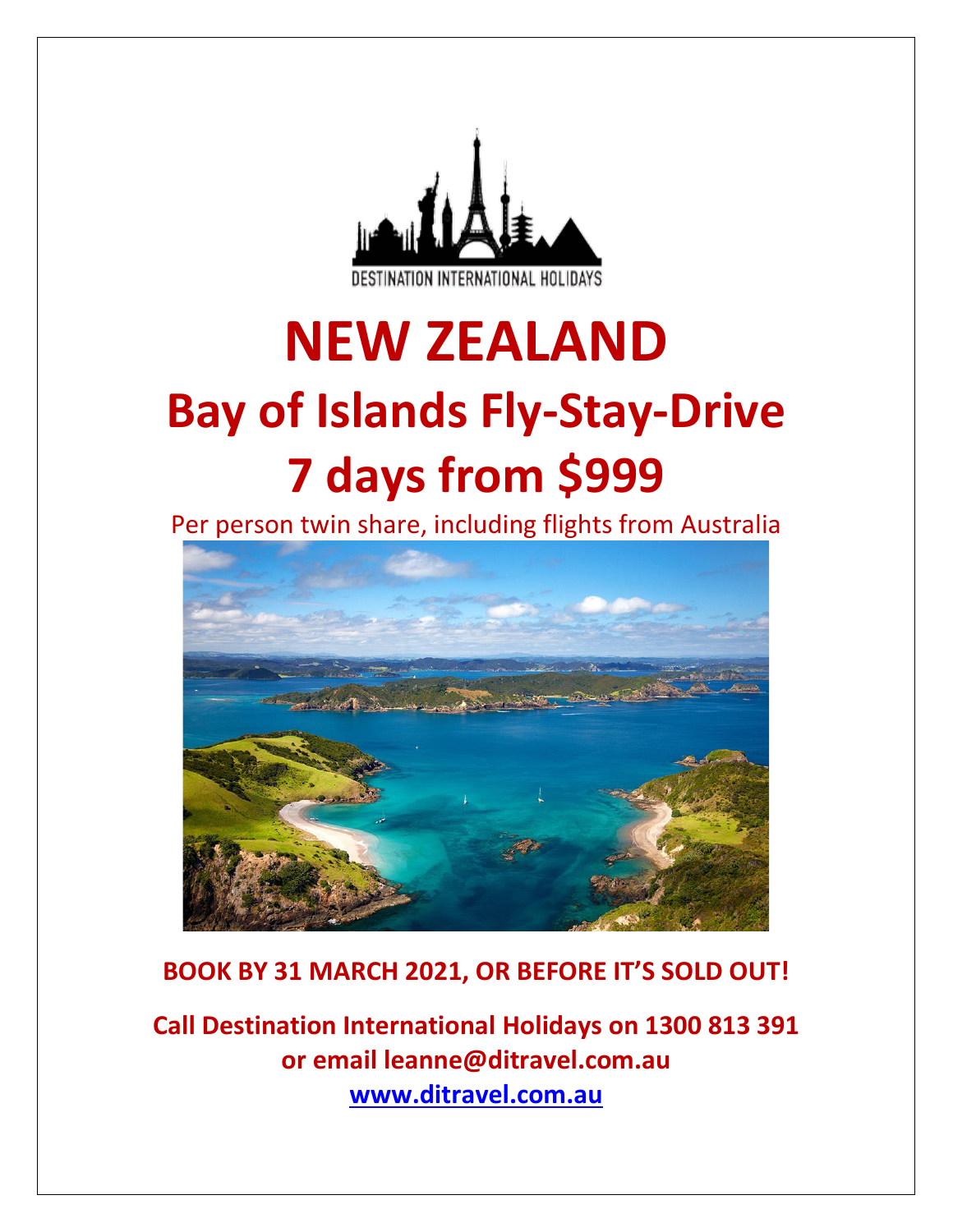## **Departs Australia Daily:**

2021 – 01 May to 10 June; 25 July to 10 Sept; 10 October to 30 November

## **Price:**

From \$999 per person twin share Single supplement from \$500

*Prices may vary depending on requested dates.*

## **Independent Package Includes:**

- Return economy airfares to Auckland
- Fly from Melbourne, Sydney & Brisbane direct with Jetstar
- Airfare includes baggage (\$100 upgrade to Virgin or Qantas)
- 6 nights Woodlands Motel and Conference Centre, Kerkeri standard room, twin share.
- 7 days Car rental economy vehicle with unlimited kilometres

## **This car hire booking includes:**

- Airport pick-up and drop-off
- Liability Insurance
- Value Added Tax (VAT)
- Collision Damage Waiver (CDW) with excess
- Theft Protection (TP) with excess
- Unlimited Kilometres
- Fuel Policy: Pick-up Full and Return Full

## **Excludes:**

- Travel insurance (essential)
- Car rental extras, such as fuel, road tolls, insurance waivers etc.
- Meals & sightseeing
- Personal items, such as drinks, snacks, WiFi, laundry etc
- Any items or services not listed in the inclusions or in the itinerary

*Subject to confirmation by the airlines, hotels, car rental company & local operators.* 

*Booking conditions & cancellation fees apply.*

# **Call Destination International on 1300 813 391 for enquiries & reservations.**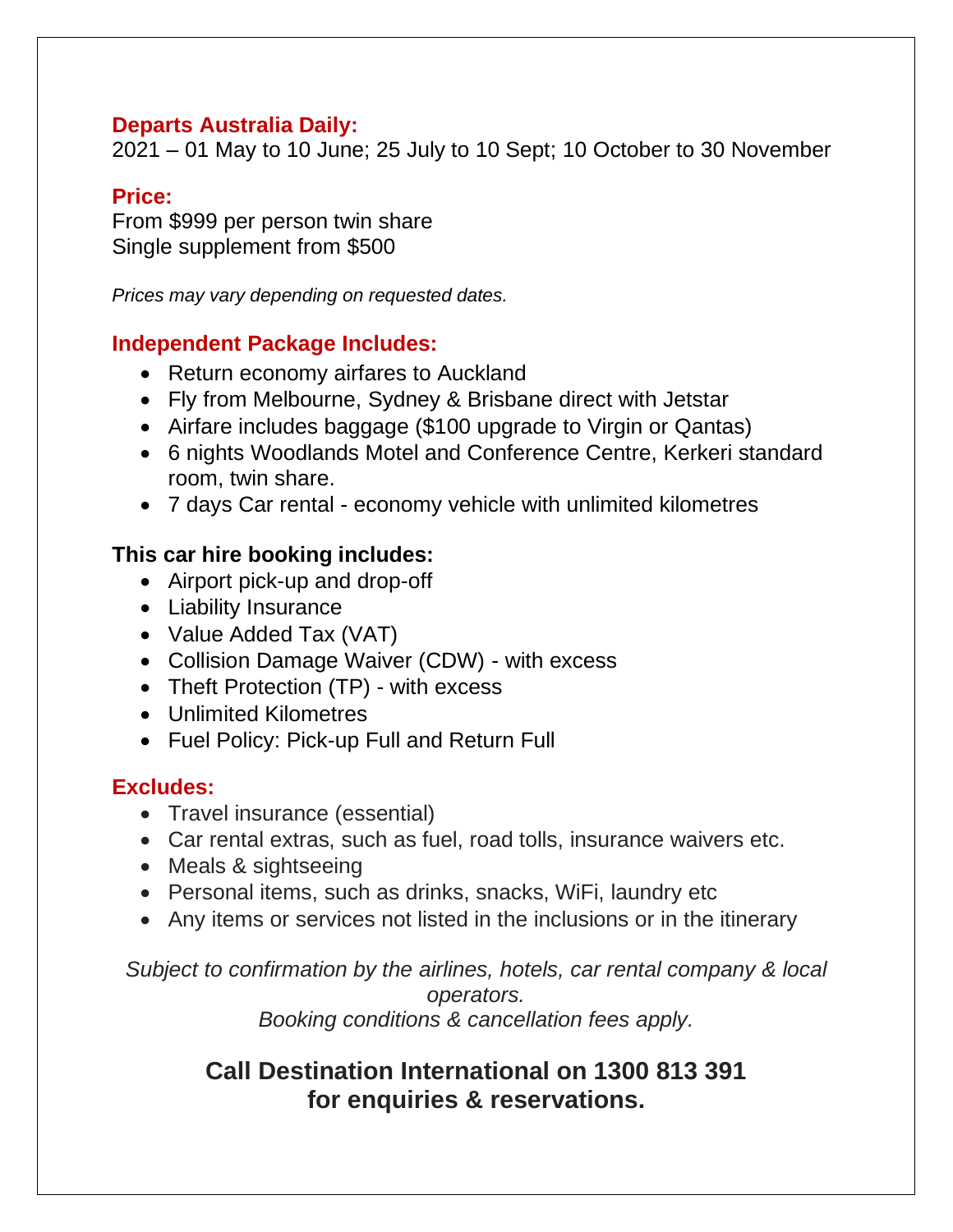## **Kerikeri**

Located in Kerikeri, Woodlands Motel & Conference Venue is in an area with good shopping. Waitangi Treaty Grounds and Kerikeri Mission House are local landmarks, and some of the area's activities can be experienced at Marsden Estate and Paihia Wharf.

## **Woodlands Motel & Conference Venue**

Along with a restaurant, this motel has an outdoor pool and a bar/lounge. Free WiFi in public areas and free self parking are also provided. Other amenities include a spa tub, coffee/tea in a common area and a business centre. All 20 rooms offer free WiFi, furnished balconies or patios and room service (during limited hours). Guests will also find premium bedding, hairdryers and safes.

Kerikeri, the largest town in Northland, New Zealand, is a tourist destination 240 kilometres north of Auckland and 80 kilometres north of the northern region's largest city, Whangarei. The Bay of Islands is a New Zealand enclave encompassing more than 140 subtropical islands next to the country's North Island. It's known for its undeveloped beaches, big-game fishing and Maori cultural artefacts. It's also home to the 19th-century whaling port of Russell, whose waterfront promenade is lined with remnants from its days as the country's first colonial capital.

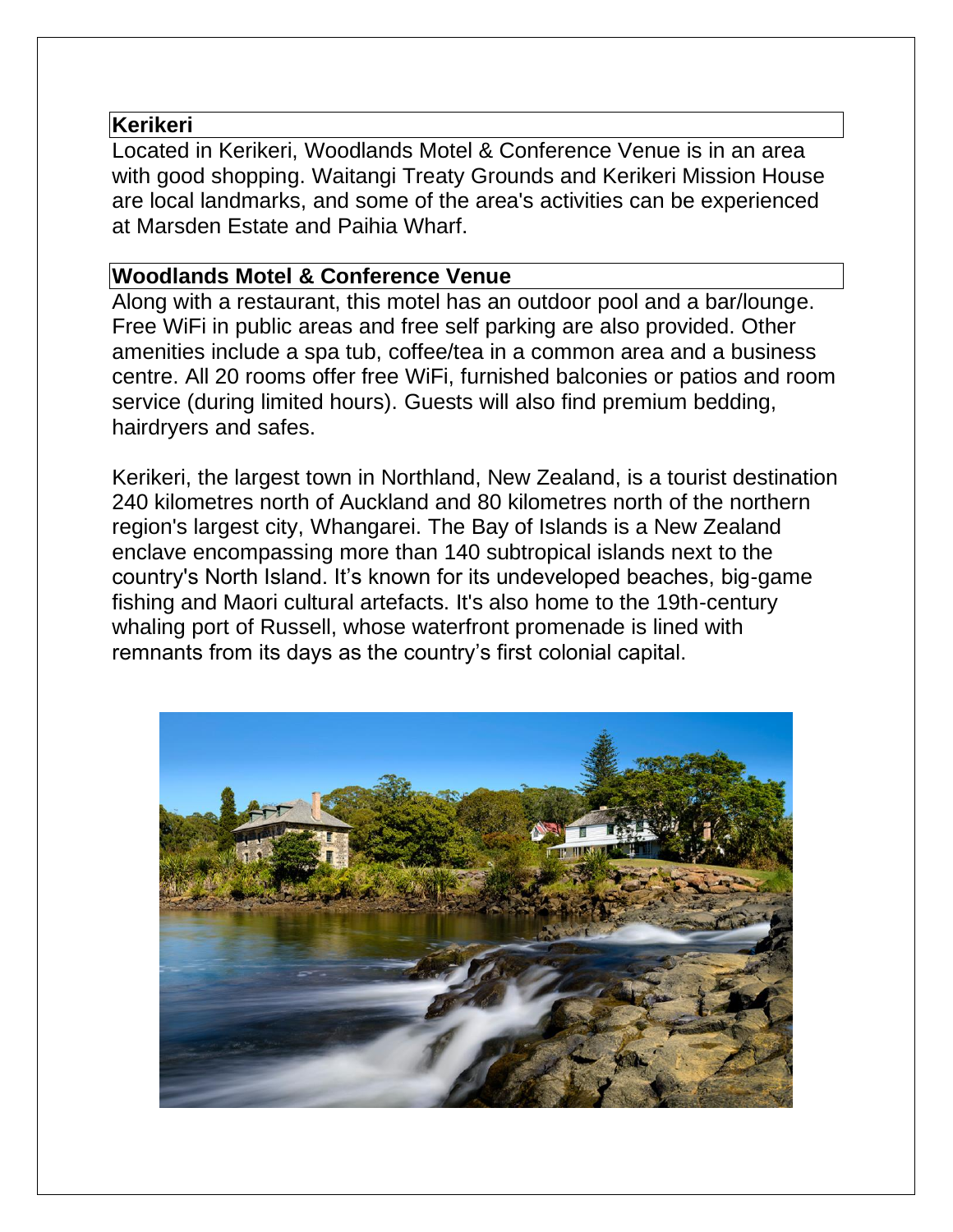**Not ready to go home yet? We can help you see more of New Zealand and extend your holiday with great travel deals.**

> **Call Destination International on 1300 813 391 for enquiries & reservations.**



## **ATAS Accreditation Number: A10718**

ATAS vets travel agents against strict criteria to ensure they meet certain standards, are reliable and professional businesses. ATAS agents need to meet high levels of business discipline, training, compliance with Australian Consumer Law and compliance with a strict code of conduct – ensuring your piece of mind when booking travel.

We have met these stringent requirements in order to become nationally accredited. Our accreditation means we are the best in the industry, credible and a professional business that takes pride in its staff being expertly trained. This means you can book your travel knowing you're in the safe hands of a trusted and reputable travel agent.

Further information can be found at<http://www.atas.com.au/>

## **Affordable Holidays - HOW DO WE DO IT???**

We go directly to our suppliers to source the best possible price and holiday for you. That's why our holidays are so affordable! We work with travel professionals that offer exceptional service and tours at just the right price. If you think you are paying too much for your travel arrangements, please give us a call, we will do our best to find you a holiday that fits within your travel budget.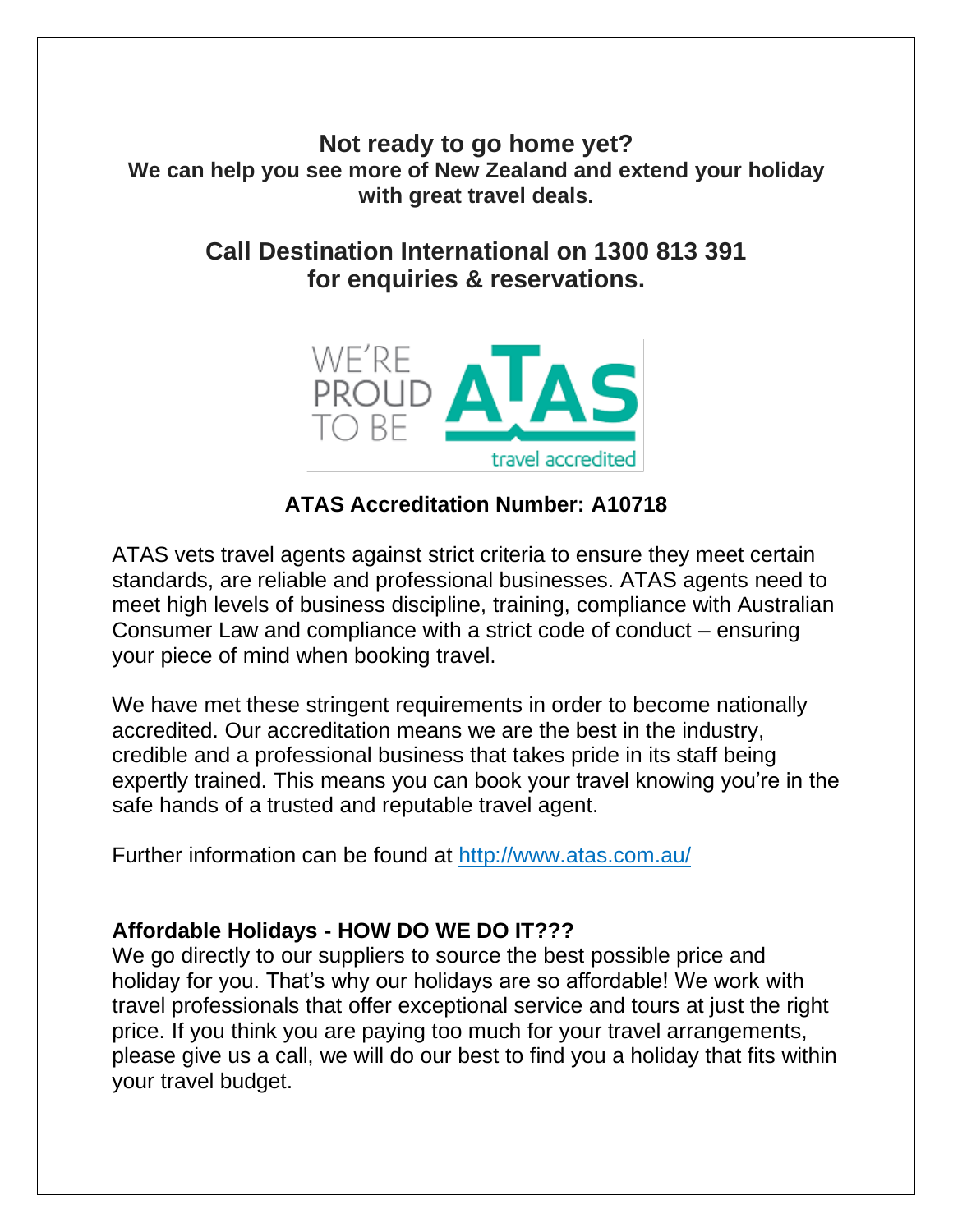

#### **DESTINATION INTERNATIONAL HOLIDAYS BOOKING CONDITIONS**

## *Applies to all bookings from 20 August 2020*  **Please read this following information prior to making your reservation**

*We request that you only make a booking if you agree with the terms and conditions.*

Our full set of terms and conditions are listed below, which we highly recommend you read prior to make your holiday reservations. This is the contract under which both parties enter. Immediately following is a summary in brief for our customers.

- 1. Upon making a reservation with Destination International Holidays you will receive a booking form, which needs to be filled out and signed to confirm that you agree to the below terms and conditions.
- 2. Your booking will then be confirmed to you in writing and you will be required to pay a 50% deposit.
- 3. At this time, you must take out travel insurance for your holiday to protect you against any unforeseen circumstances.
- 4. 90 days prior to departure you will be asked to make the balance payment for your trip (you will be notified if your supplier requires earlier payment).
- 5. 14 days prior to departure you will be sent your travel documents via express post.

Destinations International Holidays operates a Client Trust bank account. This means that we do not hold onto your money. We pay the ultimate travel providers (Suppliers) of your travel services the funds for your holiday. The Suppliers include airlines, tour operators, cruise lines, transport companies, hotels etc. We are required to pay the Suppliers deposits and final payments to secure your booking and in some instances these items are non-refundable.

If you wish to cancel you must notify us of your cancellation in writing. We will then write to the Suppliers to cancel your booking and request a refund (if applicable) for any elements of your holiday that are refundable. You will need to make an insurance claim for any travel arrangements that are non-refundable. If you have any issues during the refund or cancellation process, you have 30 days to contact our office in writing to lodge a complaint so an immediate resolution can be found for you.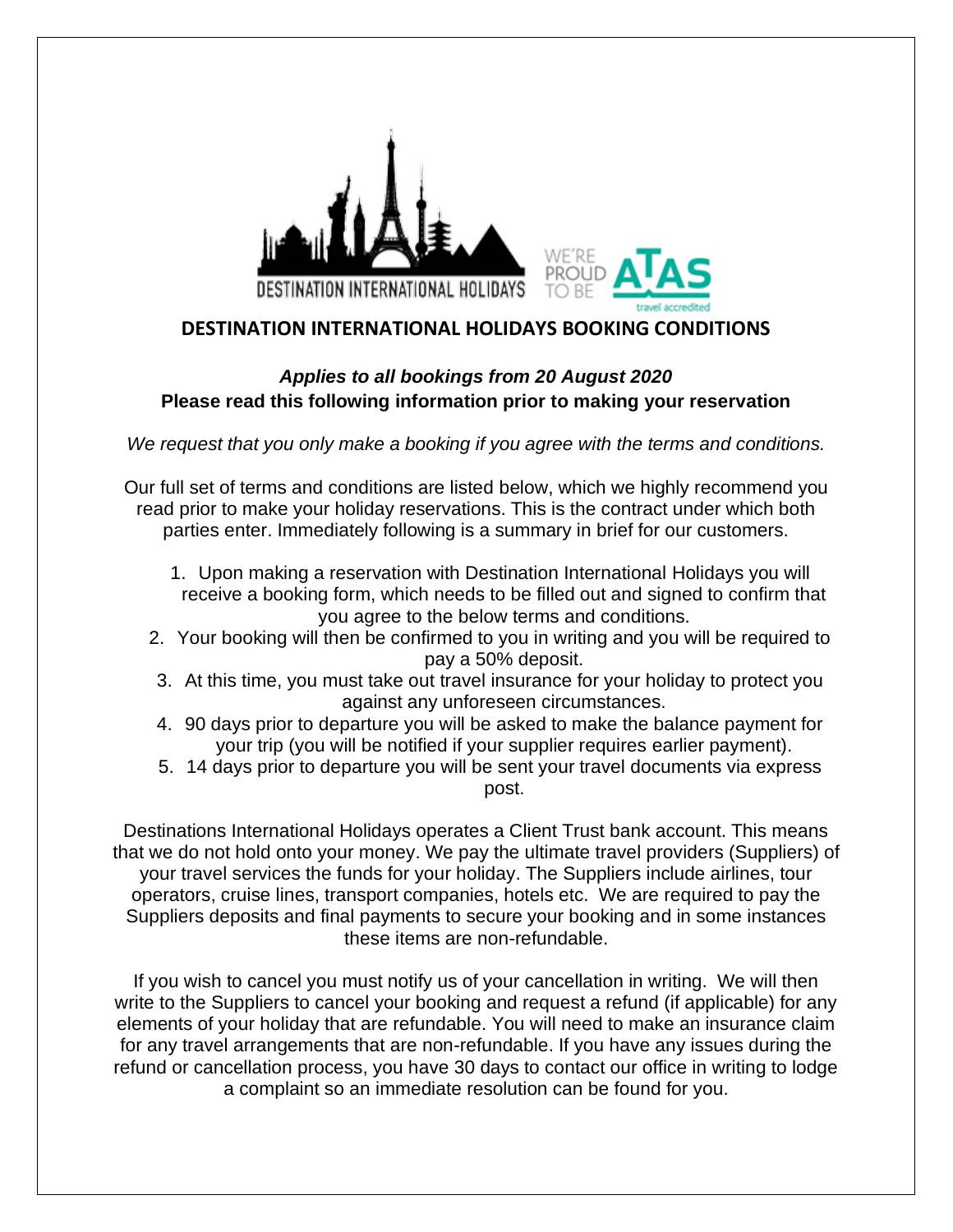#### **1. AGREEMENT**

This agreement is between you and Destination International Holidays Pty Ltd - ABN 38 154 788 155 (DI Travel, us/we/our). Customer, passenger, you or your, references the person who books or pays for travel services and includes all persons intending to travel. By booking any travel service with us, you have agreed to be bound by these terms and conditions.

## **2. ROLE OF DESTINATION INTERNATIONAL HOLIDAYS**

Destination International Holidays sells various products and/or services on behalf of our third party suppliers and travel providers, including (without limitation) airlines, coaches, rail and transport operators, accommodation, tour operators, tour guides or the providers of any other product or service, referred to throughout as 'Suppliers'.

Our services consist of booking and co-coordinating the products and/or services offered by the Suppliers. Destination International Holidays facilitates a direct contractual relationship between you, the customer, and each Supplier. You are responsible for reading the Suppliers' terms and conditions before paying for your booking or reservation.

Destination International Holidays does not guarantee the performance of the product/services offered by Suppliers and we will not be liable in the event that you suffer loss, injury or disappointment by reason of any acts or failings of any Supplier. In such case your remedy will lie against the Supplier.

The tour information which we supply to you is provided by the Suppliers. We accept no liability for any inaccuracies or misrepresentations contained in such material. We do our best to verify the information provided to us by suppliers, but we cannot guarantee its accuracy on all occasions. All photos and videos in our brochures and on our website are for representational purposes only.

In accordance with these booking conditions Destination International Holidays will perform our duties with reasonable attention, care and expertise. To avoid any doubt, these terms and conditions apply to communications and/or bookings made directly with our consultants, whether over the phone, by email, via social media/online chat, instore, and online via our website.

Subject to the Australian Consumer Law, Destination International Holidays will not be liable for any loss or damage, injury, delay, inconvenience, or expense caused by a Supplier. Destination International Holidays will not be liable for events beyond its control or the control of the Suppliers including, without limitation, strikes, accidents, pandemics or outbreaks of infectious diseases, acts of war or terrorism, civil or military disturbances or force majeure (Acts of God).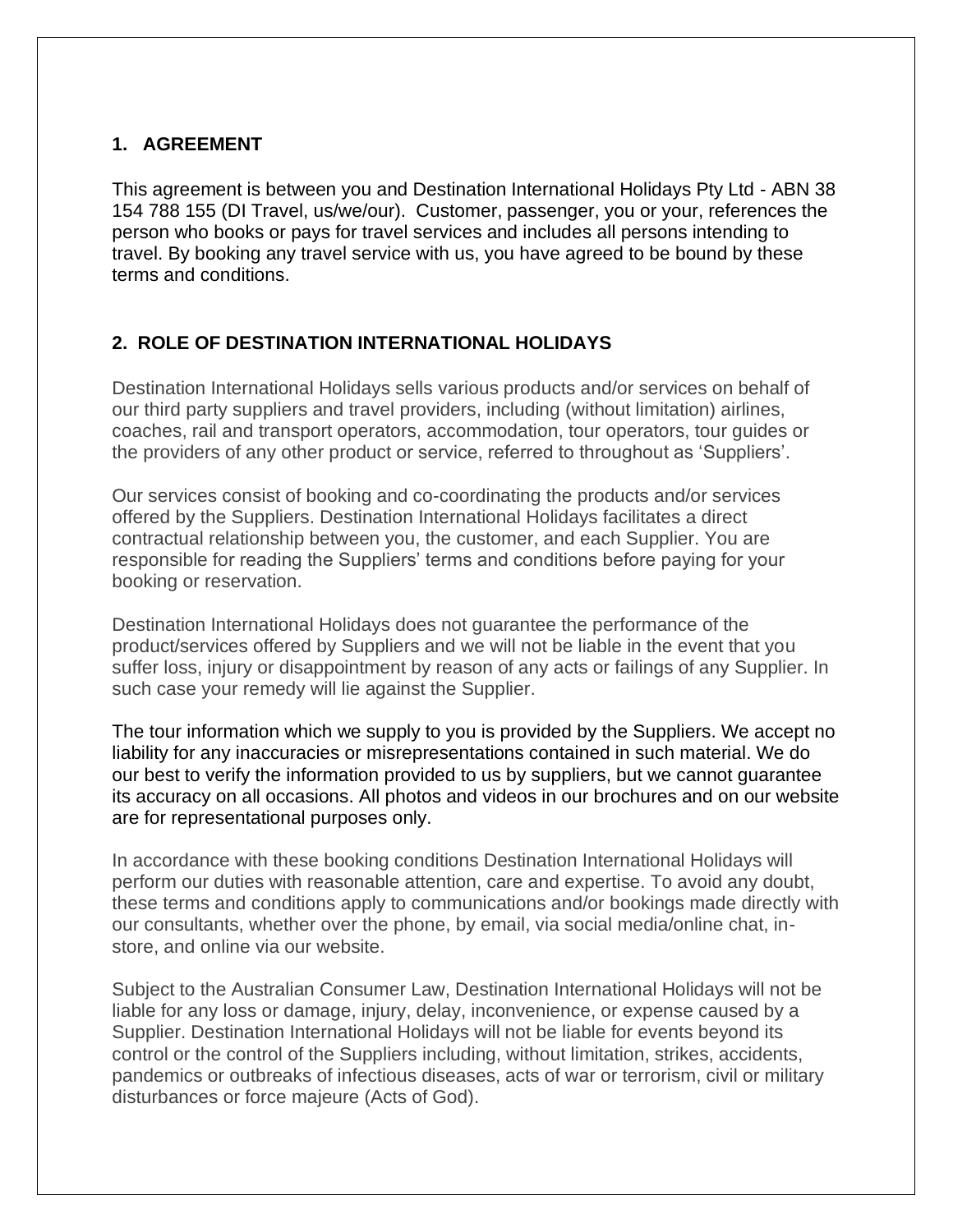#### **3. PRICES & PAYMENT**

All prices of our published travel deals are listed in Australian Dollars (AUD) unless stated otherwise. The published prices include all Australian taxes, charges and service fees, including GST (where applicable). All prices are subject to availability and can be withdrawn or varied without notice.

A deposit is required to confirm your booking (amount varies depending on package booked). Receipt of deposit will be taken as an understanding by Destination International Holidays that the customer has checked their confirmed travel arrangements and has read and agreed to the terms and conditions.

Balance payment is required 90 days prior to departure and you will be notified if suppliers requirement earlier payment.

Cruise bookings will require the balance payment to made 120 days prior to departure. Typically, all payments are non-refundable.

Failure to pay by the date advised by Destination International Holidays may result in your bookings being cancelled.

Destination International Holidays accepts payment via bank transfer or credit card. Additional surcharge will be added to payments made by credit card. Please check with us for current charges. When your credit card is processed by Destination International Holidays you agree to not have your payment 'charged back' or reversed by your credit card provider where the services have been provided. If paying by bank transfer, please note that your order is not secured until the funds clear into our account.

Some additional extras, supplements, and/or surcharges may be payable after making a booking, as advised by your travel consultant. The price payable is also subject to a number of other factors including any customisations and additions made by you, changes to travel arrangements, currency fluctuations, fuel surcharges, government taxes, levies and airfare increases. We reserve the right to adjust any fees, charges or prices as necessary to reflect a material cost increase. Once full payment has been received by Destination International no surcharges in respect to currency fluctuations will be applied.

We reserve the right not to honour any published prices that we determine were erroneous due to printing, clerical or electronic error, except in the case of manifest error by us. In the event of a price decrease, we are not obliged to refund you to match any subsequent price reduction after booking confirmation.

Travel deals are typically promoted as a base 'per person' price calculated on twin share (i.e. 2 people sharing a room).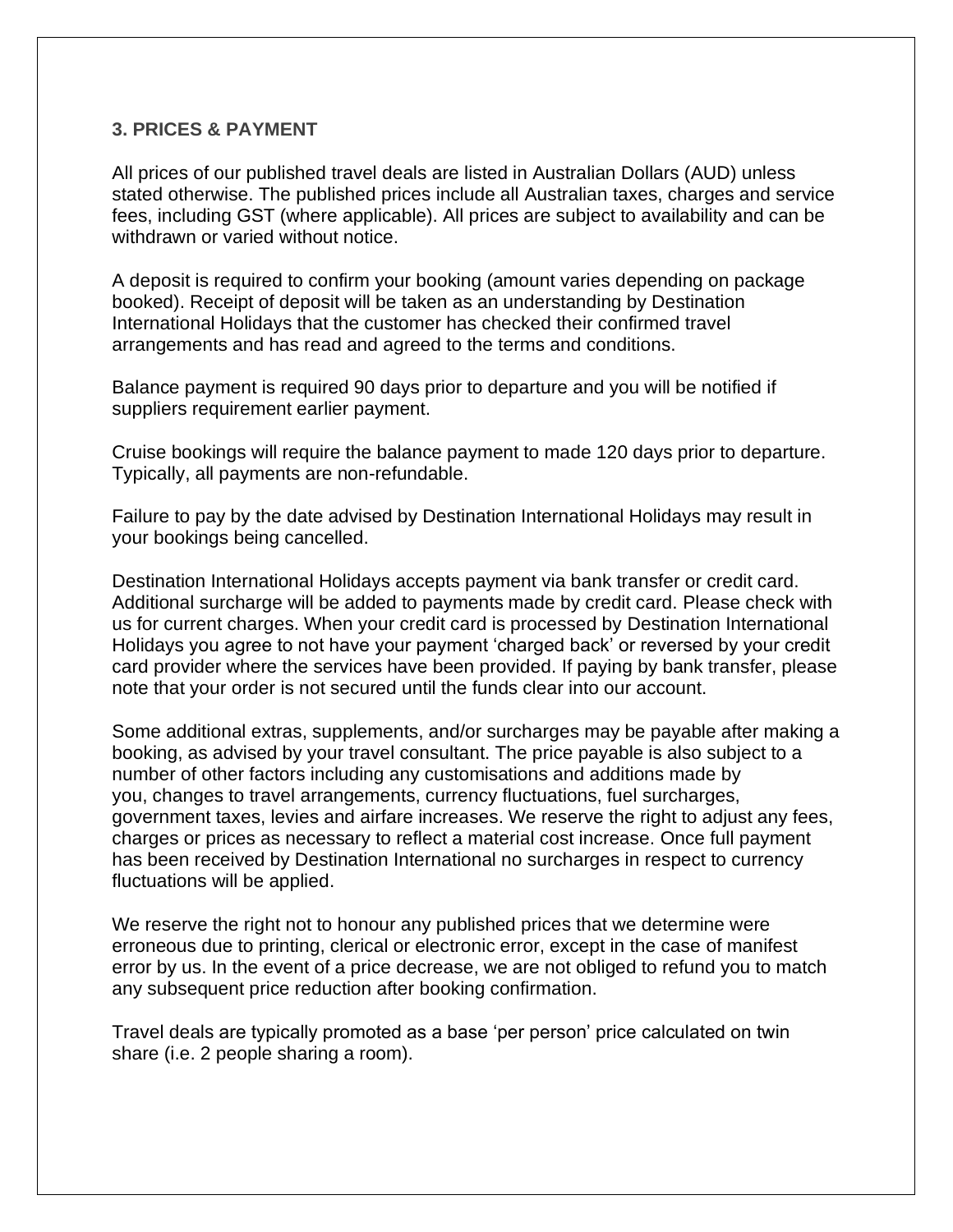All other mandatory surcharges including but not limited to solo traveller surcharges, departure date and/or city surcharges, the selection of additional optional extras, other government taxes, levies or gratuities are in addition to the listed base price as per the terms of the travel deal.

#### **4. TRAVEL INSURANCE**

You should take out comprehensive travel insurance immediately after making a booking, as Destination International Holidays has a strict [Cancellation and Refund](https://www.ditravel.com.au/wp-content/uploads/2020/08/DIH-CANCELLATION-AND-REFUND-POLICY-2020.pdf)  [Policy.](https://www.ditravel.com.au/wp-content/uploads/2020/08/DIH-CANCELLATION-AND-REFUND-POLICY-2020.pdf) Purchasing a comprehensive policy can help to protect yourself and any other persons intending to travel from unforeseen circumstances or the inability to travel through your insurer's cancellation cover.

If you make a booking with Destination International Holidays and decline travel insurance, you may be required to sign a disclaimer.

Please note that some credit card providers will provide the card holder with travel insurance. Where you are paying for all or any part of the services arranged through us by credit card and you intend to use travel insurance supplied by the credit card provider you acknowledge that Destination International Holidays has offered you travel insurance and that you waive any claim against Destination International Holidays in respect of any loss or damage you may suffer as a result of you failing to take out any or adequate travel insurance.

Destination International Holidays has no responsibility for and excludes all liability in relation to your Insurance claims. Destination International Holidays recommends travel insurance (where available) against loss of deposits through cancellation charges, baggage loss, medical expenses, theft and the insolvency of Destination International Holidays or any of the Suppliers and including protection against a Force Majeure Event or for any other requirements specific to your travel plans.

Destination International Holidays makes no representations or guarantees concerning reimbursements of funds paid by you under any insurance claim. You agree not to hold Destination International Holidays responsible for any decision made by insurers, and/or by any Suppliers, or requirements of any overseas country or governmental authority or overseas laws and policies. Insurance providers are considered as a third-party, any contract is between you and the selected provider.

#### **5. FEES, CHARGES & REFUNDS**

#### **5.1 Amendments & changes to bookings**

If you wish to change a confirmed reservation or booking you are likely to incur fees. In some cases, it may not be possible to change a booking or to cancel, or it may be uneconomic for you to do so. You should always check the cost before requesting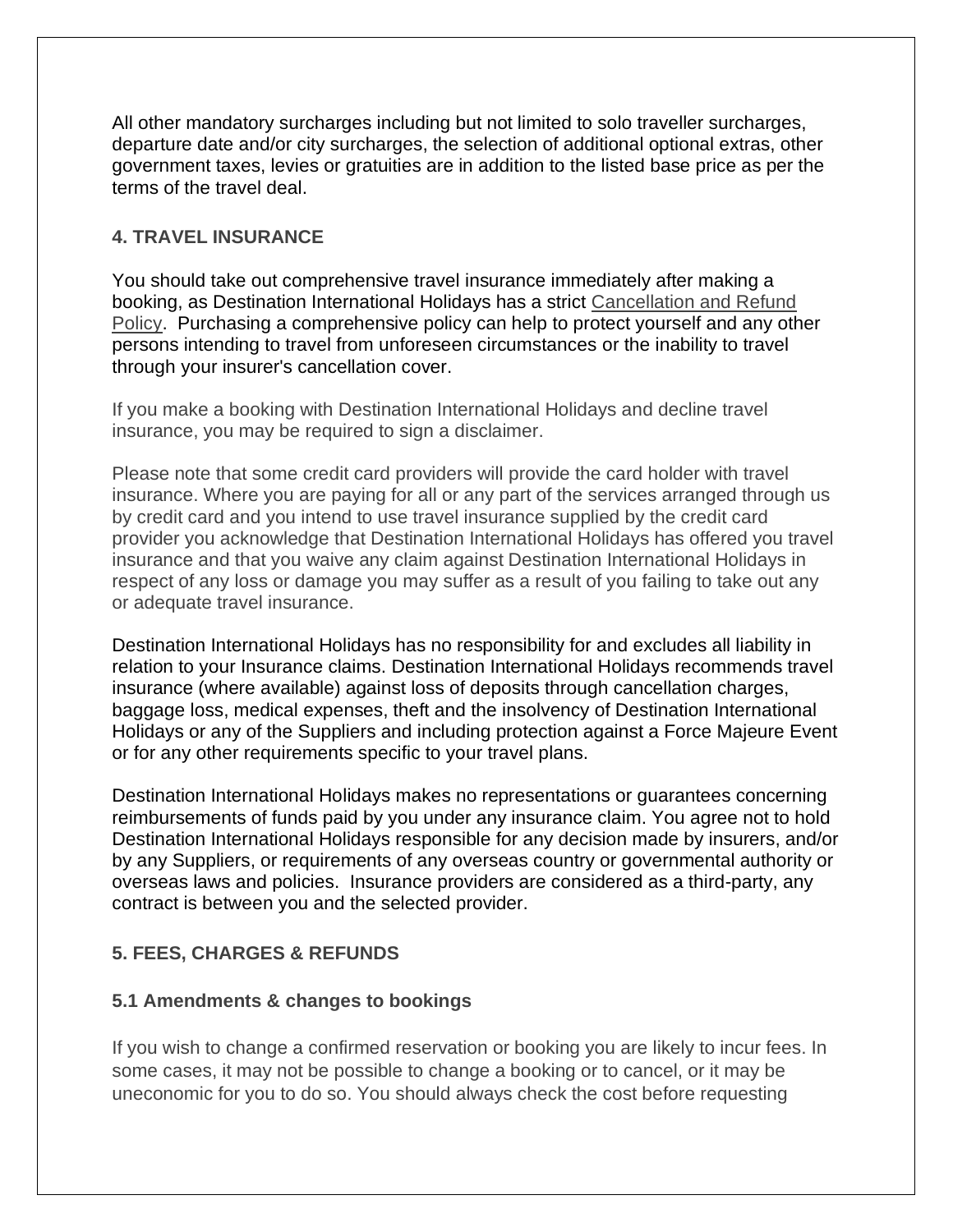changes to your travel arrangements. Please read the terms and conditions of the Suppliers which apply to your travel arrangements.

Any amendment or deviation from advertised travel deals and/or quotes will incur a fee of \$150 per person.

Should you need to alter your confirmed reservation, there will be an automatic fee charged of \$150 per person per amendment or transaction. Additionally, there may be cancellation fees levied by the Supplier or fees may be applicable where arrangements have been pre-purchased. In addition, we charge:

- \$50 per person for all airline seat reservations and baggage charges plus any airline fees.
- \$100 per person for all Tourist visa processing plus the cost for the visa fee.
- \$75 per person to reissue any travel documents lost in the mail.
- \$100 per person to process travel insurance claims and provide a statement for your insurance company.
- \$50 per person travel document printing fee

#### **5.2 Cancellation fees**

If you cancel a confirmed reservation or booking the Supplier is likely to charge you a cancellation fee. Further, some tickets may be non-refundable or non-transferable. It is important to check the position with us before you confirm arrangements and/or before you cancel any confirmed bookings. Please read the Supplier's special conditions in relation to your travel arrangements.

All proposed cancellations must be communicated to Destination International Holidays in writing as soon as they become known, and must be validated and authorised by Destination International Holidays.

Destination International Holidays will charge a 15% cancellation fee on all refundable portions of a cancelled tour. You acknowledge that the Destination International Holidays service fee is fair remuneration for the work done by Destination International Holidays in arranging your travel arrangements.

Cancellation fees will be levied relative to the amount of notice given as follows:

| Days Notice   90 or more |                                                         | 89-75   74-65   64-1 |  |
|--------------------------|---------------------------------------------------------|----------------------|--|
|                          | Loss of Deposit and 50% loss of fare   75%   85%   100% |                      |  |

The above are Destination International Holidays cancellation fees. Airlines and Tour Operators may have additional fees. Transfer of a confirmed booking to another tour or departure date is deemed a cancellation of the original booking. There will be no refund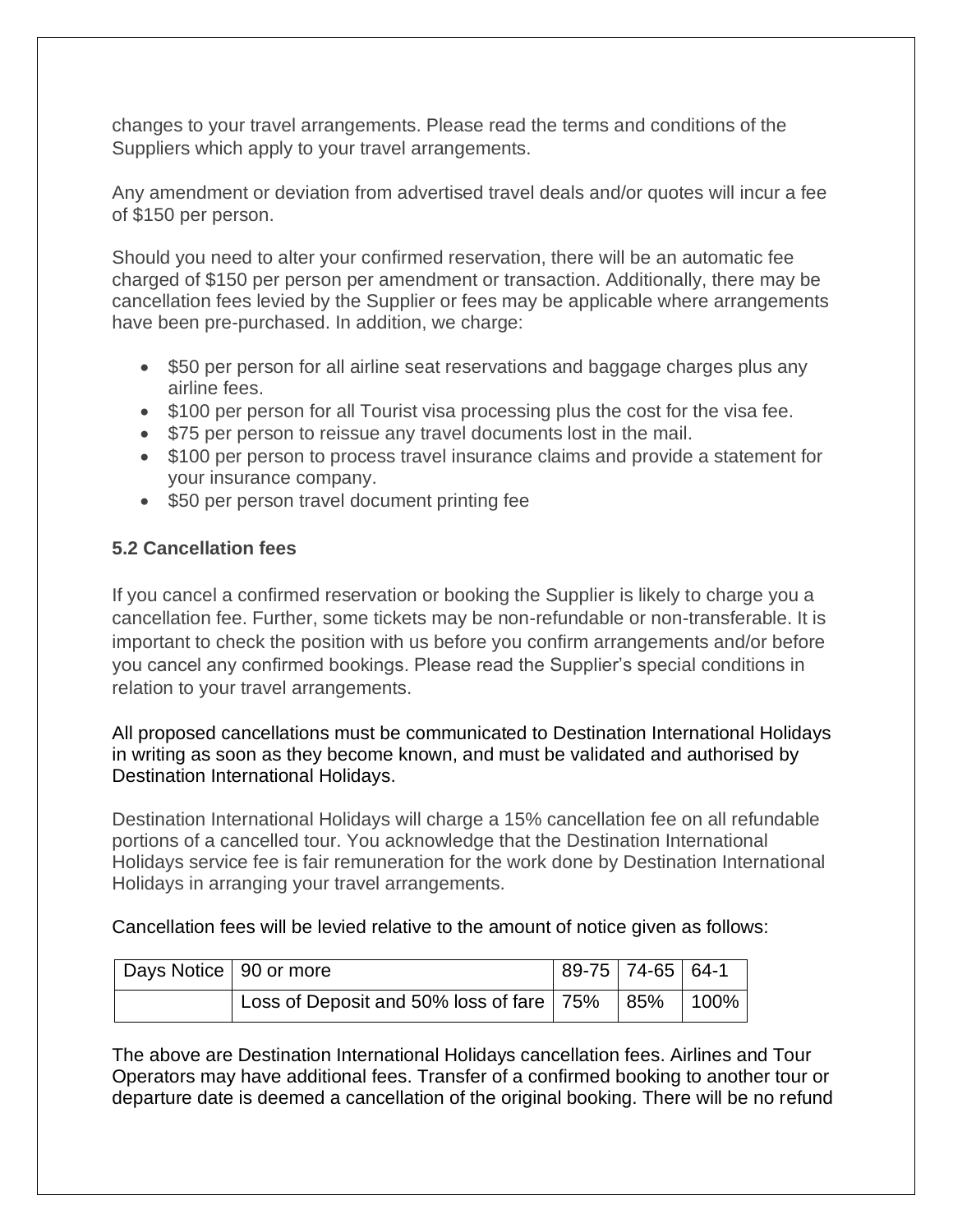for cancellation of unused services on or after commencement date. Please note that employees of any overseas suppliers are not authorised by Destination International Holidays to make any undertakings to our clients in respect of refunds or other matters.

#### **5.3 Refunds**

If your travel arrangements are cancelled for any reason (including force majeure) after you have paid, no refund will be available to you until Destination International Holidays receives the monies from the Supplier involved. In most cases, the Supplier will charge a cancellation fee and in some instance you may not be able to claim a refund.

Destination International Holidays is not responsible for any delays by a Supplier in processing a refund. You should be aware that airlines may take a significant time to process a refund.

Should the price of an airfare, cruise or tour be reduced after you have made payment your right to a refund (if any) is governed by the terms and conditions which apply to the airfare, cruise or tour as determined by Supplier.

Unless otherwise stated in your costings and itinerary document in addition to any fee charged by a Supplier, Destination International Holidays will charge you a fee to process a refund request. Destination International Holidays earns commissions and/or charges service fees in making your travel arrangements. Destination International Holidays reserves the right to retain the commissions and service fees that is earned on your booking from any refund should your booking be cancelled for any reason (including for force majeure).

Please contact Destination International Holidays on 1300 813 391 for further information with respect to cancellation queries or for full details please refer to our [Cancellation and Refund Policy.](https://www.ditravel.com.au/wp-content/uploads/2020/08/DIH-CANCELLATION-AND-REFUND-POLICY-2020.pdf)

#### **6. PASSPORT & VISA REQUIREMENTS**

Prior to confirming your travel arrangements, you should check your passport and establish that it will remain current for the entire period of your travel.

It is the responsibility of each member of the travelling party to ensure that they have a valid passport and the necessary visa/s for the destination/s to be visited.

Destination International Holidays recommends all travellers prior to making a booking, understands the entry and exit rules of the destination(s) they are travelling to. To check, as an Australian Passport holder the destination's advice please go to [https://smartraveller.gov.au](https://smartraveller.gov.au/)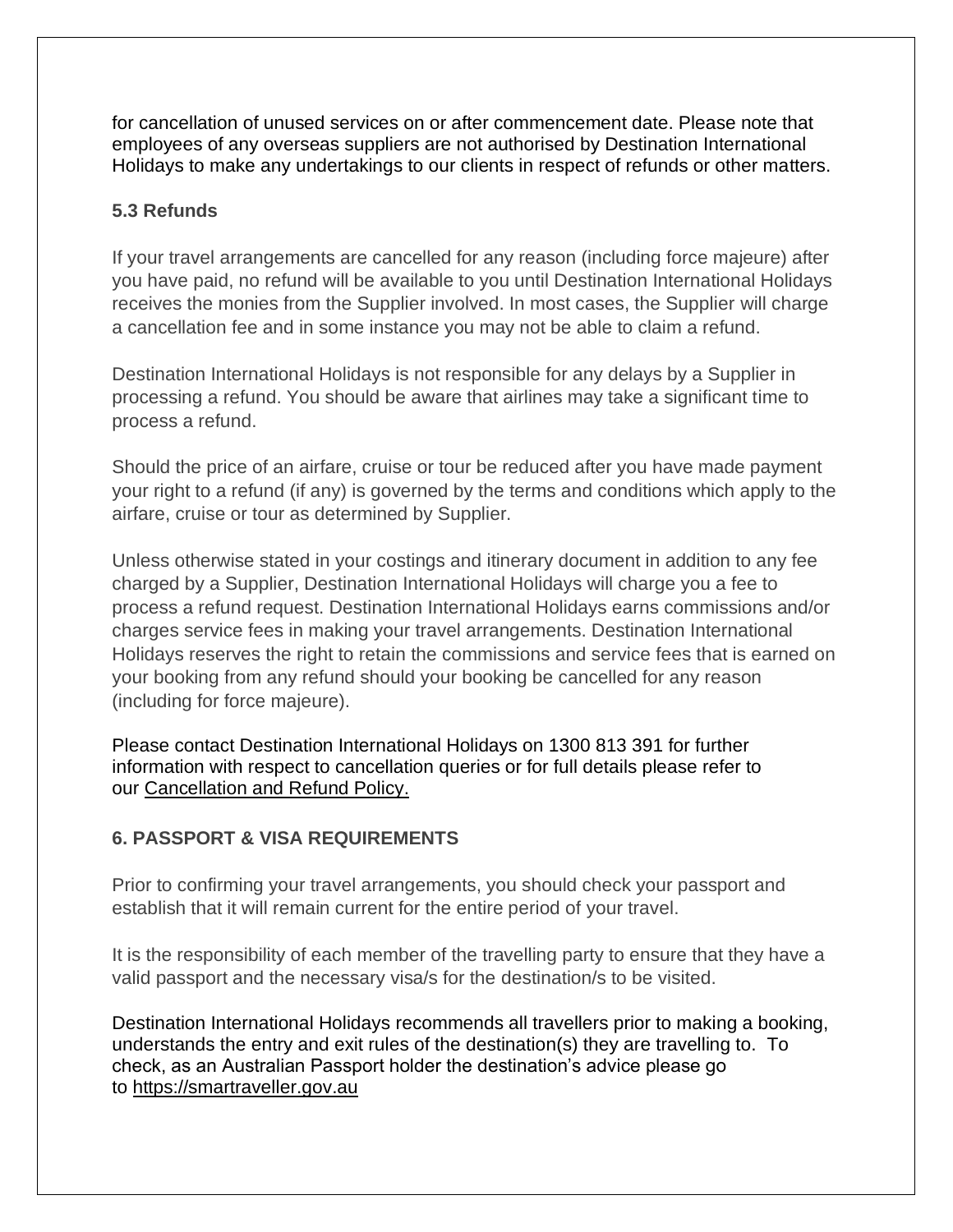Certain countries require that your passport remains valid for a period of up to twelve months after the date upon which you are scheduled to leave such country. You may be denied entry to a country if your passport expires within 12 months. You should clarify visa requirements with the Embassies of the countries that you plan to visit as certain countries may require you to take out a visa dependant on whether you are travelling on an Australian or a foreign passport.

The authorities in some countries (including The USA) require holders of Australian passports to take out a visa for entry into their country where the traveller has been sentenced or imprisoned or been convicted of certain types of criminal offence. A visa may be required where a contagious disease or a serious health problem exists.

Re-entry visas will/may be required for travellers leaving Australia holding a foreign passport. If you hold a foreign passport then it is your responsibility to make your own enquiries and satisfy yourself as to the position in regard to your passport and/or visa requirements before leaving Australia.

If you do not obtain the correct visas, for whatever reason, you will be liable for any associated expenses, fees, penalties, costs, liabilities, damages or losses and are not entitled to a Destination International Holidays refund as this decision is outside of the control of Destination International Holidays.

#### **7. HEALTH & VACCINATIONS**

All customers must be well enough to travel (whether physical, medical or otherwise). It's your responsibility to ensure that you're aware of any specific health requirements for your travel destination(s) prior to making a booking and be responsible for ensuring that any applicable needs can be met during travels.

This includes understanding whether you are authorised to carry or use certain medications and or medical/mobility equipment (including batteries with respect to flights and cruises) and/or whether you are required to provide supporting medical documentation such as prescriptions or medical certificates.

For some countries, a failure to disclose a health condition, proof of vaccination or a medical certificate may result in the applicable country/airline/cruise refusing you entry/boarding, or in you being detained, expelled or repatriated from the applicable country at your cost.

If you have any concerns regarding health requirements of the travel destination(s), we suggest you refer to your health professional and/or the Department of Foreign Affairs and Trade (DFAT) 'Smart Traveller' service prior to placing an order. We recommend that you contact DFAT or visit their website [www.smartraveller.gov.au](http://www.smartraveller.gov.au/) for current advice. You can also register your travel plans with DFAT so you're easily contactable in case of emergency. Destination International Holidays does not provide any medical advice.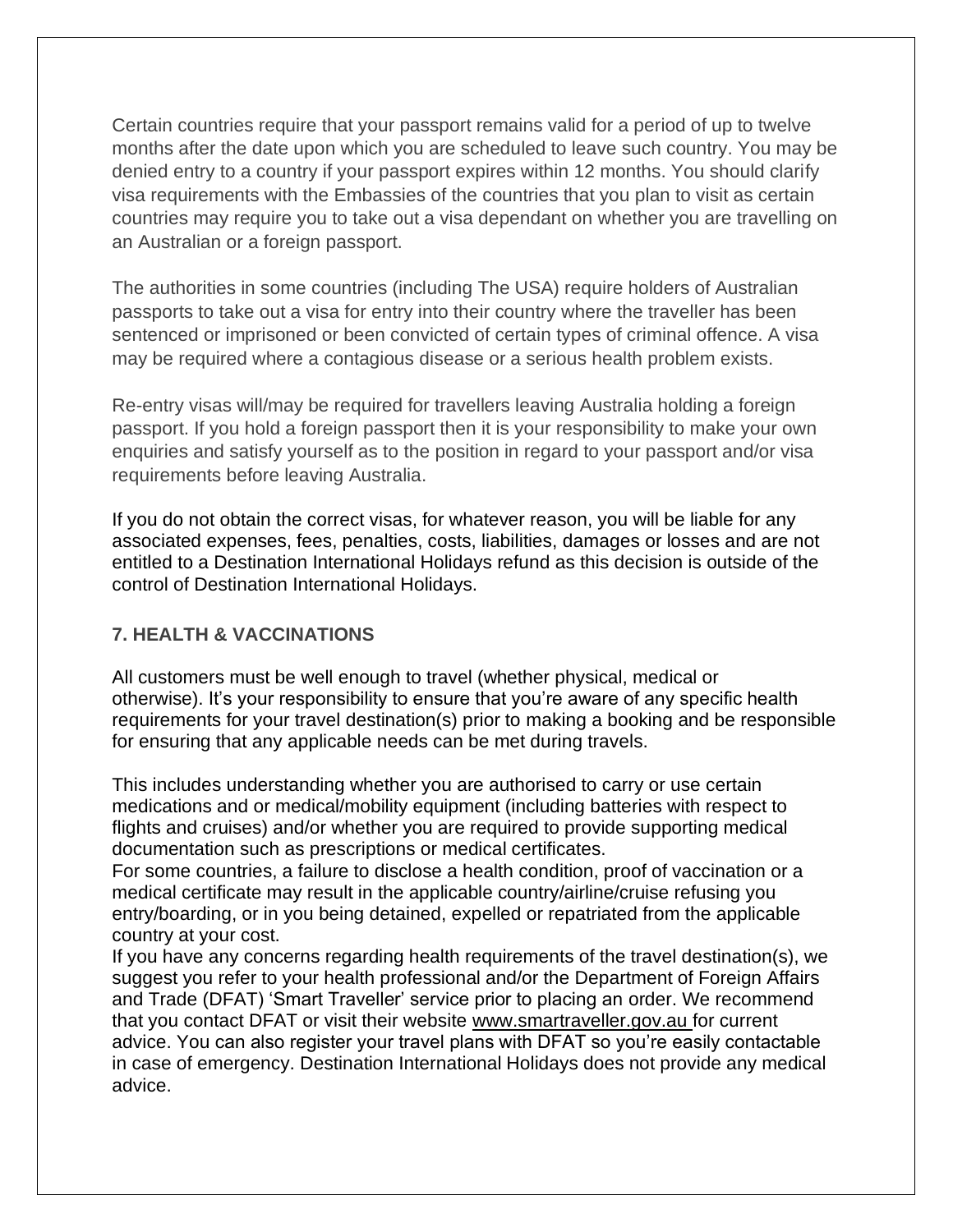#### **8. CHECKING TRAVEL ARRANGEMENTS**

We have exercised care in putting together the arrangements requested by you in regards to your travel and accommodation. It is important, and your responsibility, to check all of the documentation provided to you in relation to your proposed travel and accommodation to ensure that it fully meets with your requirements and to ensure that there have been no misunderstandings.

All documents must be issued in the exact name of the passport holder (for international travel) or personal identification. You may be denied carriage if the name varies.

- We strongly recommend that you contact your airline prior to any travel to ensure that the scheduled departure time has not changed.
- We strongly recommend that you familiarise yourself with current travel advisories/information from [smartraveller.gov.au](https://www.smartraveller.gov.au/) before you travel.
- Payment of any excess baggage charges is the traveller's sole responsibility.
- Carry on baggage is subject to security rules on the carriage of various items. It is your responsibility to check with the relevant authorities.

Destination International Holidays shall use reasonable commercial endeavours to provide travel documentation 14 days prior to the first travel departure date.

Please note, for customers who require these documents earlier for Visa applications please notify Destination International Holidays in advance. Destination International Holidays is not responsible for your failure to obtain a visa in this or any circumstances, including if you are overseas. Only in exceptional circumstances will Destination International Holidays provide early release of flight itineraries prior to the supply of Travel Documentation.

## **9. LIABILITY & RESPONSIBILITY**

#### **9.1 Limitations of Liability**

We arrange your holiday, which will be provided by Suppliers that we understand (having made reasonable inquiries) are reputable and operate in accordance with the required standards of their local authorities. The scope of our services and our obligation to you is strictly limited to the agent services. We do not operate the products and/or services that you may receive during travel, all of which are provided by Suppliers.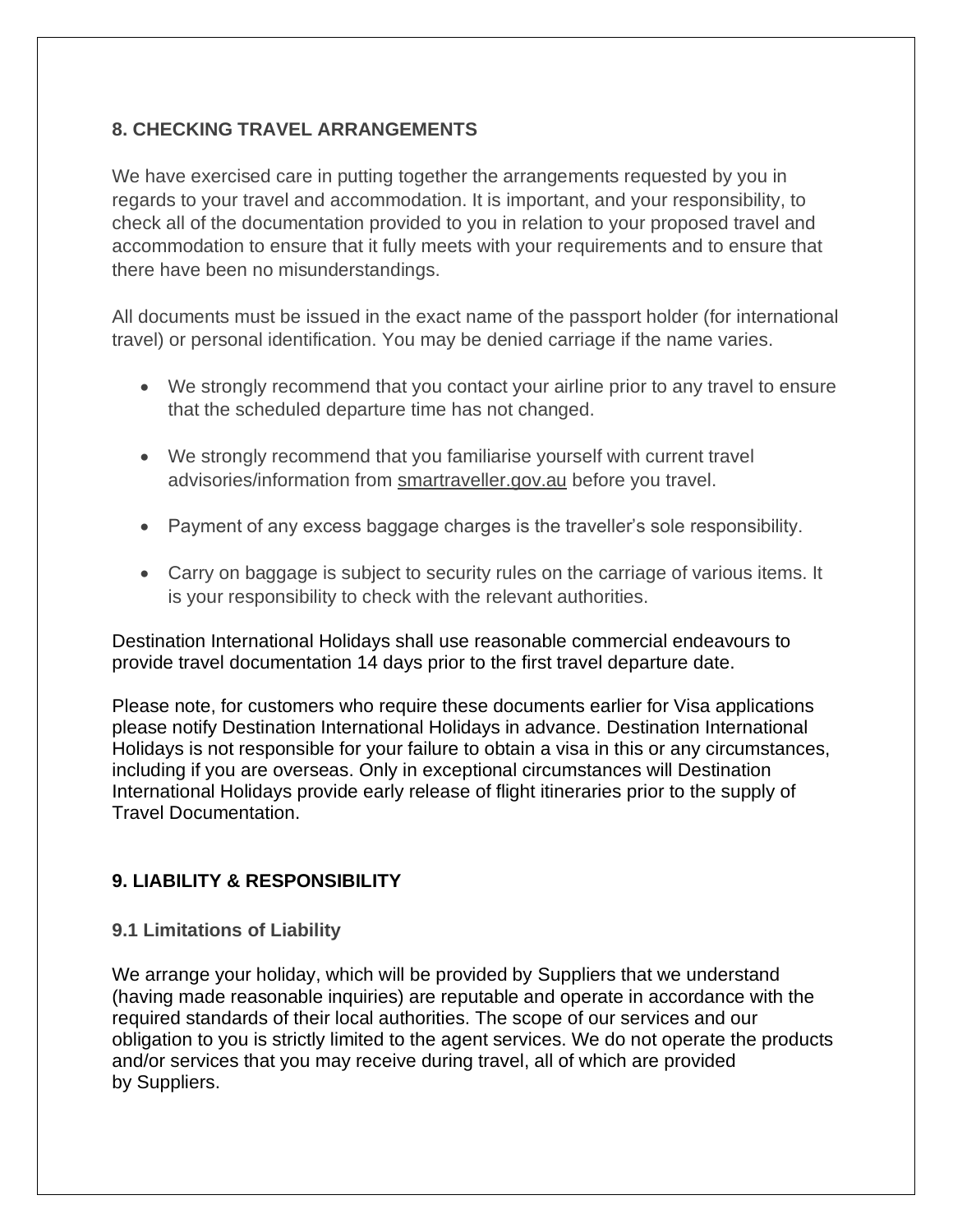The travel documents and products and/or services are provided subject to the Suppliers' Terms, conditions and limitations (some of which may exclude or limit liability in respect of death, injury, delay, loss or damage to passenger's person and/or effects), which may not be expressly the subject of our contractual agreement. To the maximum extent permitted by law and subject to the following, we accept no liability or responsibility in connection with Supplier terms, conditions or limitations and do not make or give any warranty or representation as to their content or standard. Any legal recourse you may have in respect of those travel products is against those Suppliers and not against Destination International Holidays.

Your legal rights in connection with the provision of travel products and services are against the specific Supplier and, except to the extent a problem is caused or contributed to by negligence on our part, are not against us. Specifically, if for any reason (excluding negligence on our part) any Supplier is unable to provide the travel arrangements that you have purchased, your rights are against that Supplier and not against Destination International Holidays. This includes (without limitation) where Travel Deals cannot be supplied or itinerary changes occur or any other loss or damage suffered by the customer due to delay, cancellation, or disruption in any manner caused by the laws, regulations, acts or failures to act, demands, orders, or interpositions of any government or any subdivision or agent thereof or other authorities, or by acts of God, strikes, severe weather, fire, flood, war, rebellion, terrorism, insurrection, sickness, quarantine, epidemics, pandemics, failure of equipment or machinery, theft, malevolent acts or any other cause(s) beyond our control (each a Force Majeure Event). In some circumstances, wherever possible, we will use reasonable endeavours to arrange the supply of comparable travel products and services and itineraries. In the absence of our own negligence, we are not liable for any cancellations, diversions, substitution of equipment, variations, postponements, or any other acts, omissions or defaults by Suppliers, nor for any consequences thereof, including but not limited to changes to services, itineraries, accommodation or facilities.

Nothing in the Terms & Conditions is intended to limit, exclude or modify or purport to limit, exclude or modify the statutory implied guarantees/warranties that cannot be lawfully limited, excluded or modified as provided under the *Competition and Consumer Act 2010* (Cth) including the statutory consumer guarantees under the Australian Consumer Law or similar laws in the State and Territories of Australia.

If any warranties are implied by law that cannot be excluded, then to the maximum extent permitted by law our liability for breach of such warranties is limited to, at our option:

- (a) in the case of products:
	- (i) the replacement of the products or the supply of equivalent products; or

(ii) the payment of the cost of replacing the products or acquiring equivalent products; and

- (b) in the case of services:
	- (i) the supply of the services again; and
	- (ii) the payment of the cost of having the services supplied again.

#### **9.2 Responsibility**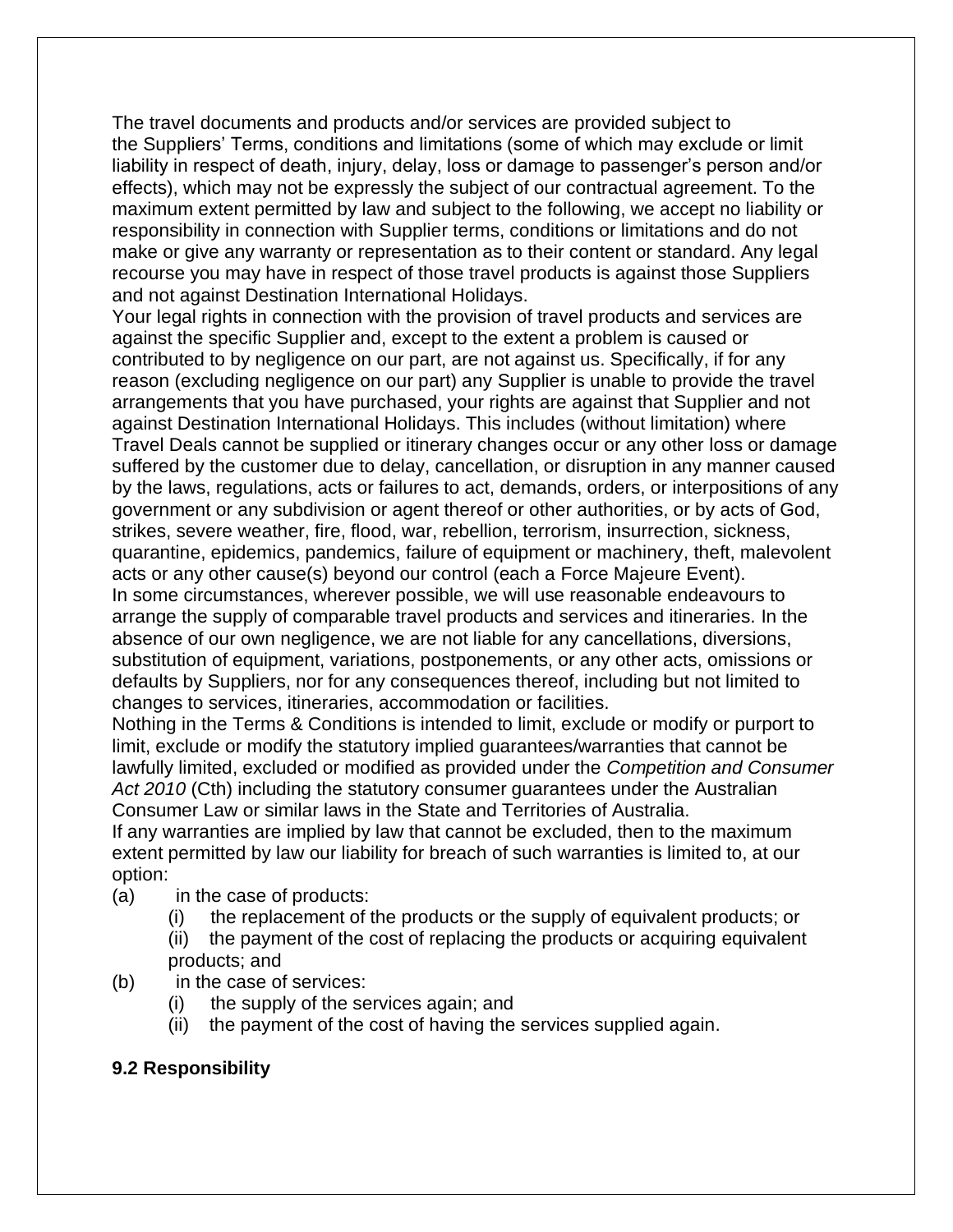Destination International Holidays reserves the right to vary, withdraw or cancel any Travel Deals by written notice in the event they cannot be supplied or the itinerary is changed due to a Force Majeure Event or other events which are beyond our control. To the maximum extent permitted by law, except where caused or contributed to by negligence on our part, Destination International Holidays is not and does not accept any responsibility or liability in contract, tort or otherwise for any injury, illness, death, cost, loss, damage (including but not limited to loss or damage to persons, baggage and property), delay, diversion, substitution of equipment, variation,

postponement, liabilities, expense or inconvenience arising directly or indirectly from or in connection with:

- (a) the acts, errors, omissions, default or negligence of Suppliers or other third parties including government authorities, airlines, coach, rail or cruise operators, land carriers, hoteliers or any other suppliers, nor for any consequences thereof, including but not limited to changes to or lack of availability of transport, services, accommodation or facilities; or
- (b) a Force Majeure Event.

To the maximum extent permitted by law, Destination International Holidays is not and does not accept responsibility and shall not be held vicariously liable for the intentional or negligent acts of any persons not employed by us, including (without limitation) all Suppliers, nor for any intentional or negligent acts of our employees committed while off duty or outside the course and scope of their employment. Destination International Holidays is not and does not accept responsibility for any criminal conduct by any Suppliers or third parties.

To the maximum extent permitted by law, Destination International Holidays is not and does not accept responsibility or liability for any requirements, terms or conditions of any Supplier or other third parties who provide travel products or services in the course of your holiday. All bookings made by Destination International Holidays with Suppliers or other travel product or service providers on your behalf are subject to the requirements, terms and conditions of those persons which may not be expressly the subject of our contractual agreement, particularly in relation to the applicable laws, policies and requirements of any government, governmental authority or employee including visa, entry, exit or transit requirements.

Destination International Holidays is not and does not accept any liability or responsibility for your acts, omissions, defaults, conduct, state of health, condition or circumstances, or failure to comply with the terms, conditions and requirements of any Suppliers or other third party travel products or suppliers, or country or governmental authorities, or any of their officials, servants or agents.

If you decide that you do not wish to visit a country or part of a country you had intended to visit because of any law, condition or requirements of Suppliers or any country or governmental authority, official, servant or agent, or because of circumstances beyond our control (and including any Force Majeure Event), you are responsible for any costs, expenses, charges, fees, losses or damage incurred as a consequence and any cancellation or amendment fees.

In relation to any responsibility or liability which cannot be excluded by law or despite the limitations above, if Destination International Holidays is found liable for any loss,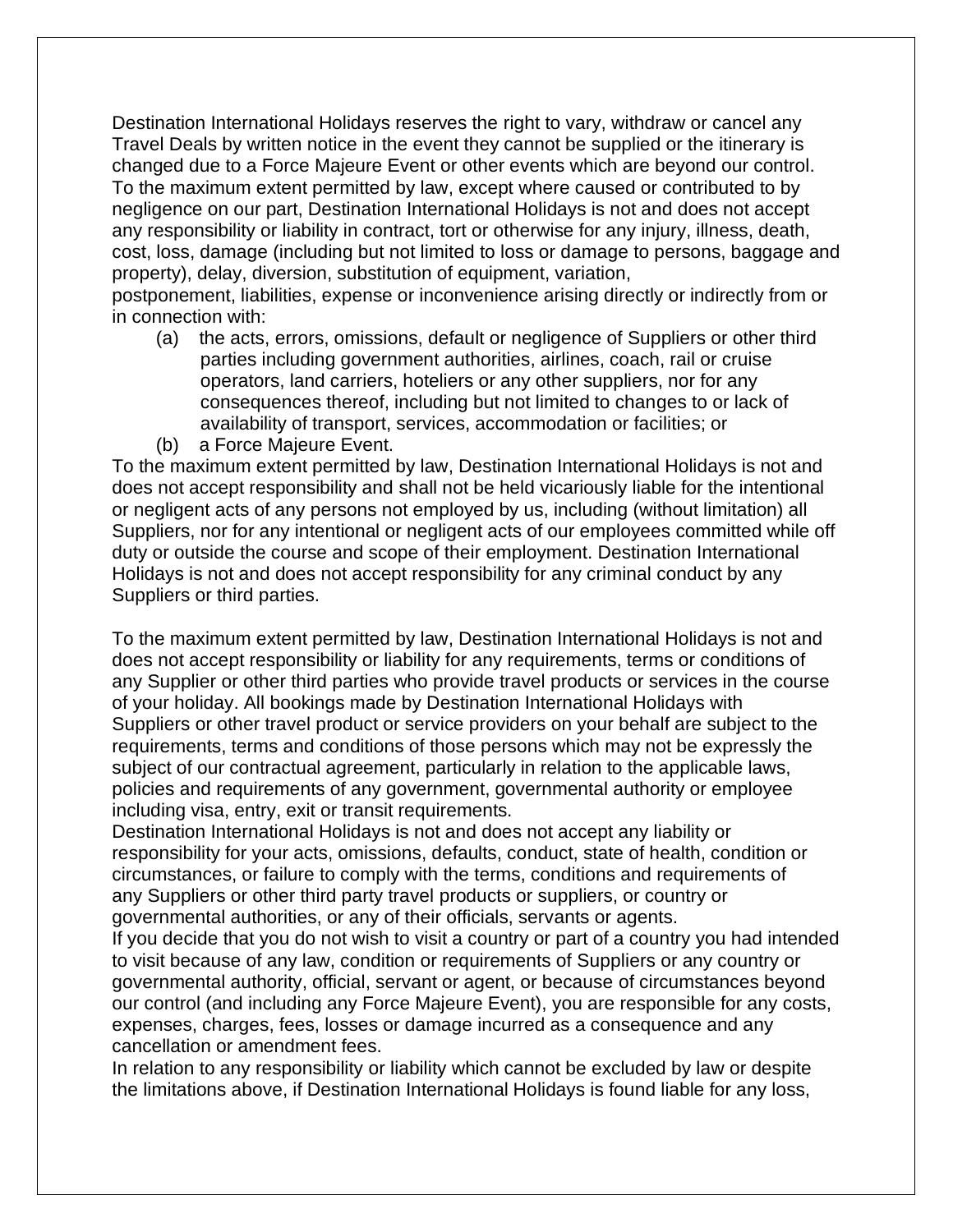damage, cost, liability or expense which arises out of or in any way is connected with any of the occurrences described above, then to the maximum extent permitted by law Destination International Holiday's liability will in no event exceed, in the aggregate, the greater of:

- (a) the amounts you paid to Destination International Holidays in connection with the travel products or services; or
- (b) AU\$100.00

#### **10. COMPLAINTS**

We are committed to addressing complaints quickly and effectively. If a problem occurs whilst you are travelling you must attempt to find a resolution locally with the relevant Supplier within 24 hours. You will also be provided with our 24-hour emergency contact phone number for our office. Failure to seek to resolve the problem within 24 hours may result in any following claim for a refund (where available) being reduced or denied.

Complaints related to travel arrangements booked by Destination International holidays must be received in writing by our office within 30 days from the date that the incident occurred. Complaints made through any other channel will not be accepted. Failure to lodge a complaint within this time period may result in any following claim for refund (where available) being reduced or denied. You must attach all relevant receipts and supporting documentation, including efforts made with the Supplier to resolve it. All refund claims are subject to our [Cancellation and Refund Policy.](https://www.ditravel.com.au/wp-content/uploads/2020/08/DIH-CANCELLATION-AND-REFUND-POLICY-2020.pdf)

#### **11. SEVERABILITY**

In the event that any term or condition contained in these Booking Conditions is unenforceable, or void by operation of law or as being against public policy or for any other reason, then such term or condition shall be deemed to be severed from this contract or amended accordingly only to such extent necessary to allow all remaining terms and conditions to survive and continue as binding.

#### **12. PRIVACY POLICY**

Our [Privacy Policy](https://www.ditravel.com.au/wpautoterms/privacy-policy/) governs the collection, use and disclosure of your personal information by us. The Privacy Policy forms a part of these Terms & Conditions.

#### **13. NO ASSIGNMENT**

You must not assign, transfer or novate these Terms & Conditions or any rights or obligations under these Terms & Conditions without the prior written consent of Destination International Holidays.